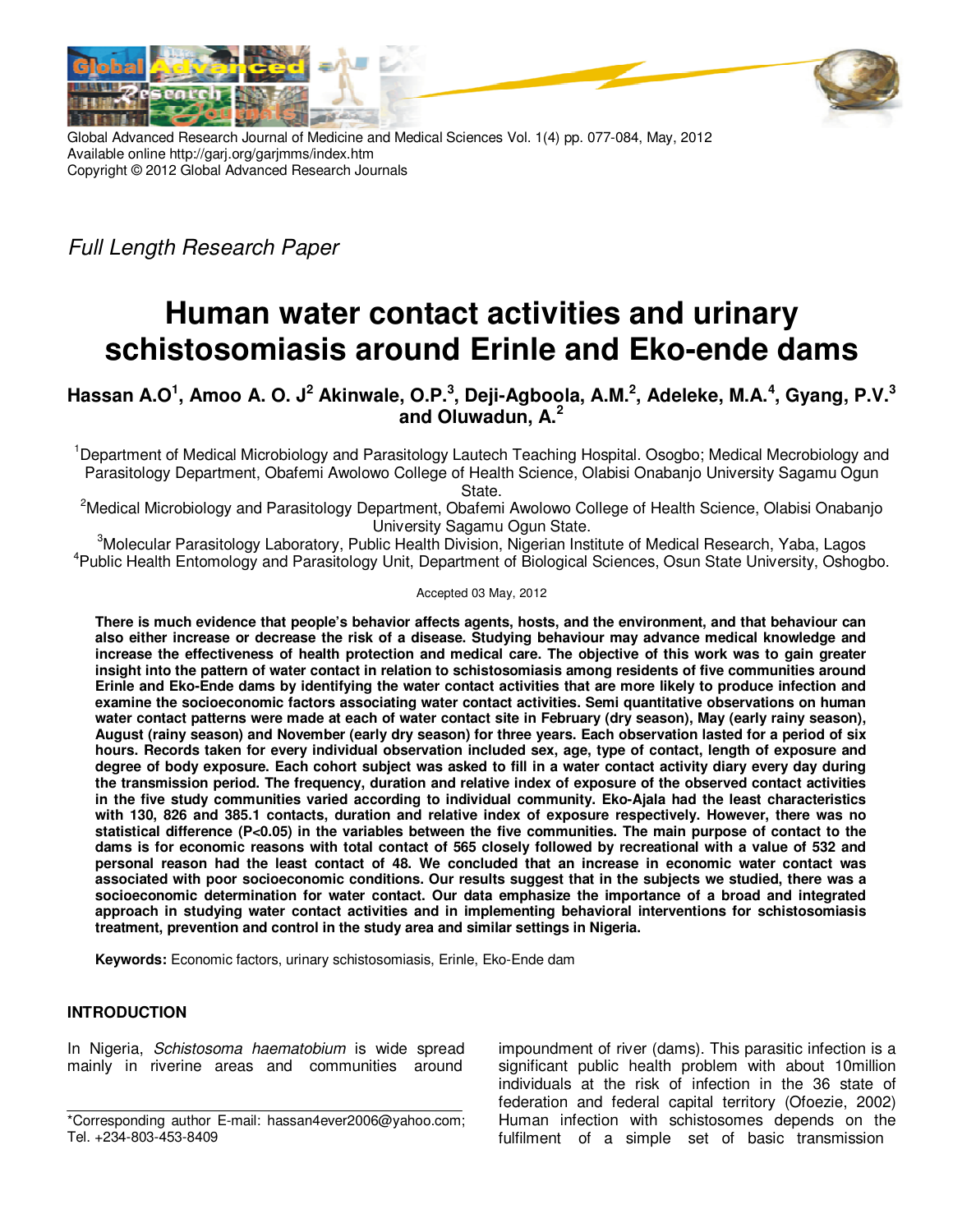requirements (Helmut et al., 1998). These comprise introduction of viable schistosome eggs into freshwater habitats harbouring snail intermediate hosts and human exposure to such habitats harbouring infective cercariae. The first leads to environmental contamination which is linked to the second because it occurs when people are engaged in various types of water contact activities. Spatial, epidemiological and ecological information is important for the control of schistosomiasis because all three components of the life cycle (humans, the parasite and snail intermediate hosts), must converge in space and time at suitable water bodies for transmission to occur (Helmut et al., 1998). There is much evidence that people's behavior affects agents, hosts, and the environment, and that behaviour can also either increase or decrease the risk of schistosomiasis (Heggenhougen and Shore, 1986, Woolhouse, 1996). Thus, intensity of infection is influenced considerably by the frequency, duration and intensity of human contact with infective water.

In water contact studies in the Nile Delta, the risk of schistosomiasis infection was found to be related to the surface area of the body exposed to canal water. Moreover, the length of exposure time proved to be positively related to schistosomiasis infection (Kloos and Lemma 1980 and Khairy and Farag, 1995). Together, these factors seem to have a role in determining the infection risk connected with different water contact activities. Kloos and Lemma (1980) actually constructed an exposure index based on the product of frequency, duration and intensity of water contact (proportion of body surface exposed) which is used to predict infection. ( Kloos, 1995, Khairy and Farag, 1995) Very scanty information is available on how S. haematobium eggs reach natural water bodies because this is very difficult to study. Jordan and Webbe (1993) suggested direct urination into water by infected persons as the most likely route.

Modifying attitudes and behaviour may require social, economic, and political interventions. An additional important issue related to behavioural interventions is the extent to which methods of persuasion can be used while still respecting individual freedom of decision and choice (Baric, 1972). The impact that health education has on people's attitudes and behaviour may vary. Watts et al. (1998) point out that water contact activities are processes taking place in a social, spatial, and temporal context, rather than a series of discrete activities performed by individuals. In communities around Erinle and Eko-Ende dams, water contact behaviour may depend not only on the individual's own choice but also on constraints or opportunities generated by socioeconomic situations. It is against this background that this study is designed to investigate the water concact activities that were most likely result to transmission of infection and determine the socioeconomic reasons for the particular water contact

activities in the studied communities in order to establish human behaviours related to schistosomiasis transmission in the study areas.

## **MATERIALS AND METHODS**

### **The study area**

The study area lies between Latitude  $7^0$ 44' and  $7^0$ 57' N and Longitude  $4^0$ 26' and  $4^0$ 41 East of the Greenwich Meridian. The Erinle Dam (Owalla Dam), is an extension of the old Ede Dam on Erinle River and Eko-Ende Dam on Otin River (Adediji and Ajibade 2008). Erinle Dam and Eko-Ende Dam are situated in Olorunda and Irepodun local government areas of Osun state, Nigeria, respectively. Erinle Dam is 12 km northward along the Erinle River and its Otin River tributary with maximum width of 3.5 km. The reservoir covers about 14.0  $km^2$  at the normal water level, and about 15  $km^2$  at maximum water level (Oyo State Water Corporation Report, 1982). The gross capacity and safe annual yield of the impounding reservoir on Erinle River was estimated at 94 and 92.5 Million Cubic Metre (MCM), respectively (Oyo State Water Corporation Report, 1982).

The Eko-Ende Dam was impounded on the Otin River in 1973, the reservoir had storage capacity of 5.5 MCM and the associated head works were designed to provide potable water supply to Oba, Eko-Ende, Eko-Ajala, Ikirun, Iragbiji and Okuku. The regional relief of the study area is rugged with elevations ranging from 35 m to over 400 m above sea level (Osun state Water Corporation Report, 1994). The area constitutes a part of the Basement complex of Southwestern Nigeria and characteristically underlay by crystalline igneous and metamorphic rocks. These rocks constitute the prominent outcrops and inselbergs that define the topographic highlands in the area (Osun State Water Corporation Report, 1994). Although the rocks are essentially of migmatite-gneiss complex, they are largely monolithologic (Adediji and Ajibade, 2008). The study area is in tropical rainforest climate (Adediji and Ajibade, 2008). The mean annual rainfall is about 1400 mm with the wet season covering March to October with its beginning and end marked by torrential rains and thunderstorms. Temperatures are generally high and almost uniform throughout the year (Iloeje, 1978).

## **Ethical clearance**

Ethical clearance and approval was obtained from Osun state Ministry of Health and Ethical Committee of Ladoke Akintola University of Technology Teaching Hospital, Osogbo, Osun State. Informed consent was also sought and obtained from the communities and subjects used for the study.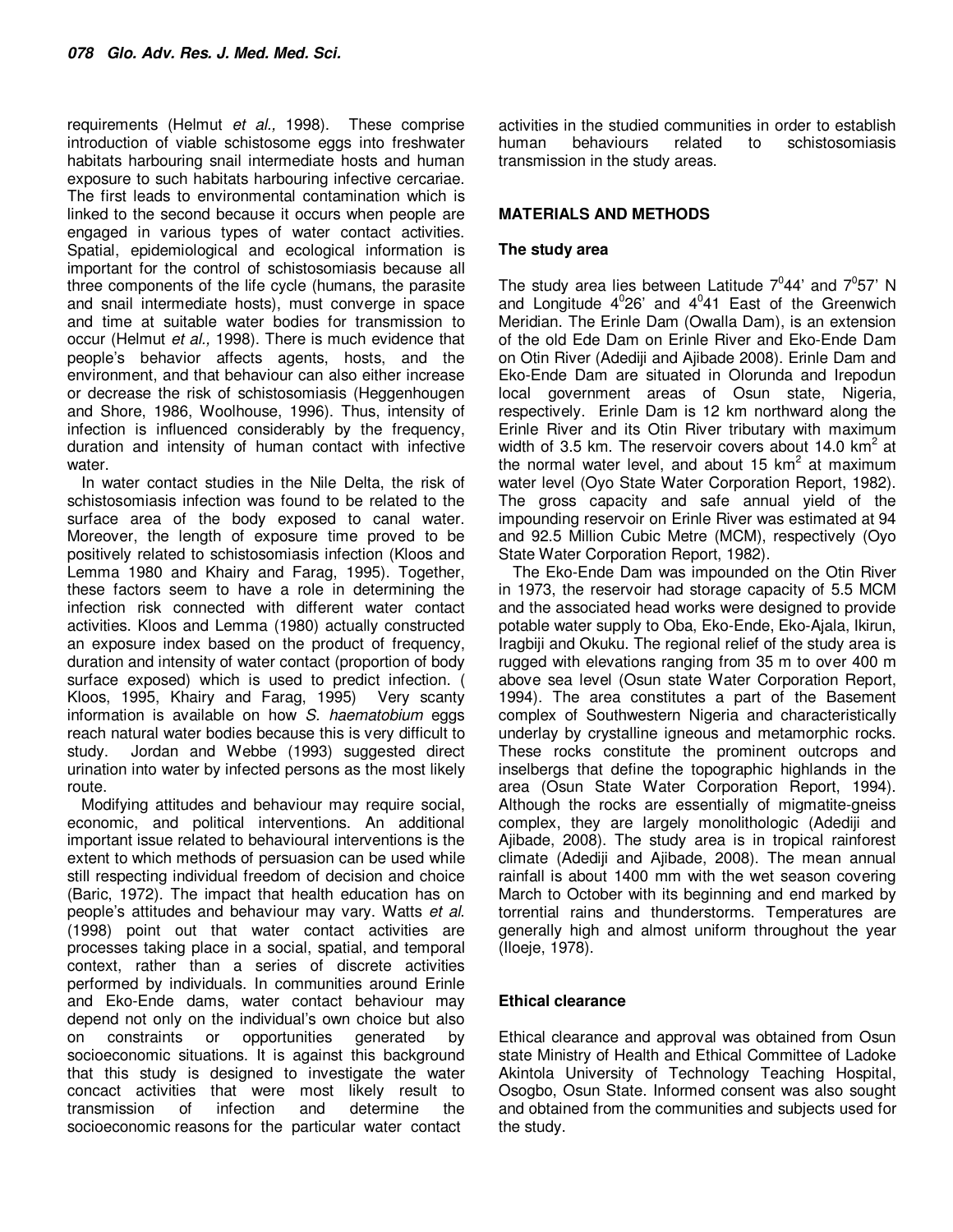| <b>Activity/ies</b>     | <b>Coefficient of exposure</b> |
|-------------------------|--------------------------------|
| Swimming                | 0.90                           |
| Using boat              | 0.10                           |
| Washing fishnets        | 0.35                           |
| Sorting fish            | 0.35                           |
| Processing farm produce | 0.35                           |
| Washing limbs           | 0.10                           |
| Fetching water          | 0.18                           |
| Washing utensils        | 0.15                           |
| <b>Bathing</b>          | 0.20                           |
| Washing clothes         | 0.15                           |

The relative index of exposure (RIE) for each individual activity is calculated as  $RIE = \infty$  x nobs x mdur

#### **Mobilization and advocacy visits**

The head of each community was informed and mobilized for the study with the help of the personel of Osun state Ministry of Health and the local government. After getting the permission from the heads, the residents of the communities were mobilized.

#### **Human water contact studies**

Semi quantitative observations on human water contact patterns were made at each of water contact site in February (dry season), May (early rainy season), August (rainy season) and November (early dry season) for three years. Each observation lasted for a period of six hours; 7.00am to 1.00pm in February and August and 1.00pm to 7.00pm in May and November as described by Ofoezie, et al., 1991. Records taken for every individual observation included sex, age, type of contact, length of exposure and degree of body exposure. The various types of contact activities were categorized on the basis of the general purpose of contact. Thus, domestic contact activities comprise fetching water, processing of farm produce, washing clothes, utensils; personal contact comprises washing exposed limbs, recreational contact comprises bathing and swimming, while economic contacts comprise washing fish nets, sorting fish and using boats. On the basis of degree of body exposure and mean duration of contact, fetching water, using boat, washing utensils, washing exposed limbs and sorting fish which all involve exposure of only parts of the lower (foot and leg) and / or the upper (hand and forearm) limbs for a short period of time were further grouped together as partial contact activities. Limited contact activities comprise washing clothes and fish nets and processing farm produce which may involve exposure of most parts of the lower and or the upper limbs for a longer period. Bathing and swimming generally involving total exposure for a very long time are categorized as complete contact. (Ofoezie 1996)

Based on schemes separately proposed by Chandiwana (1987) and Wilkins (1987, 2002), the following activity coefficients were used to calculate the relative index of exposure (RIE):

Where  $\infty$  is the activity coefficient, nobs the number of contacts and mdur the mean duration of contact (in minutes). For each of the categorized contact types, e.g. partial, limited and complete, the RIE is called as  $\hat{\infty}$  x tnobs x mdur. Where  $\stackrel{\sim}{\propto}$  is mean activity coefficient, tnobs = the total number of observations for all component activities and mdur =the mean duration of the contact activities.

Each cohort subject was asked to fill in a water contact activity diary every day during the transmission period. A cross-interview with the subjects and their relatives using a questionnaire (Yu et al., 2001) were organized to further validate the water contact activity record. The water exposure for all subjects, were calculated by the formula that have been used previously and the mean exposure were expressed as square metre/ minutes/day (Li et al., 1999).

## **RESULTS**

#### **Water contact activities around Erinle and Eko-Ende dams**

The frequency, duration and relative index of exposure of the observed contact activities in the five study communities are presented in Table 1. Out of a total of 1519 contacts with a total duration of 15688 minutes, and 6927.5 total relative index of exposure, Ilie had 495 contacts, 6820 minutes duration and 3257.7 relative index of exposure closely followed by Oke-ore with 449, 4888, 1625.3 contacts, duration and index of exposure respectively. Eko-Ajala had the the least characteristics with 130, 826 and 385.1 contacts, duration and relative index of exposure respectively. However, there was no statistical difference (P<0.05) in the variables between the five communities.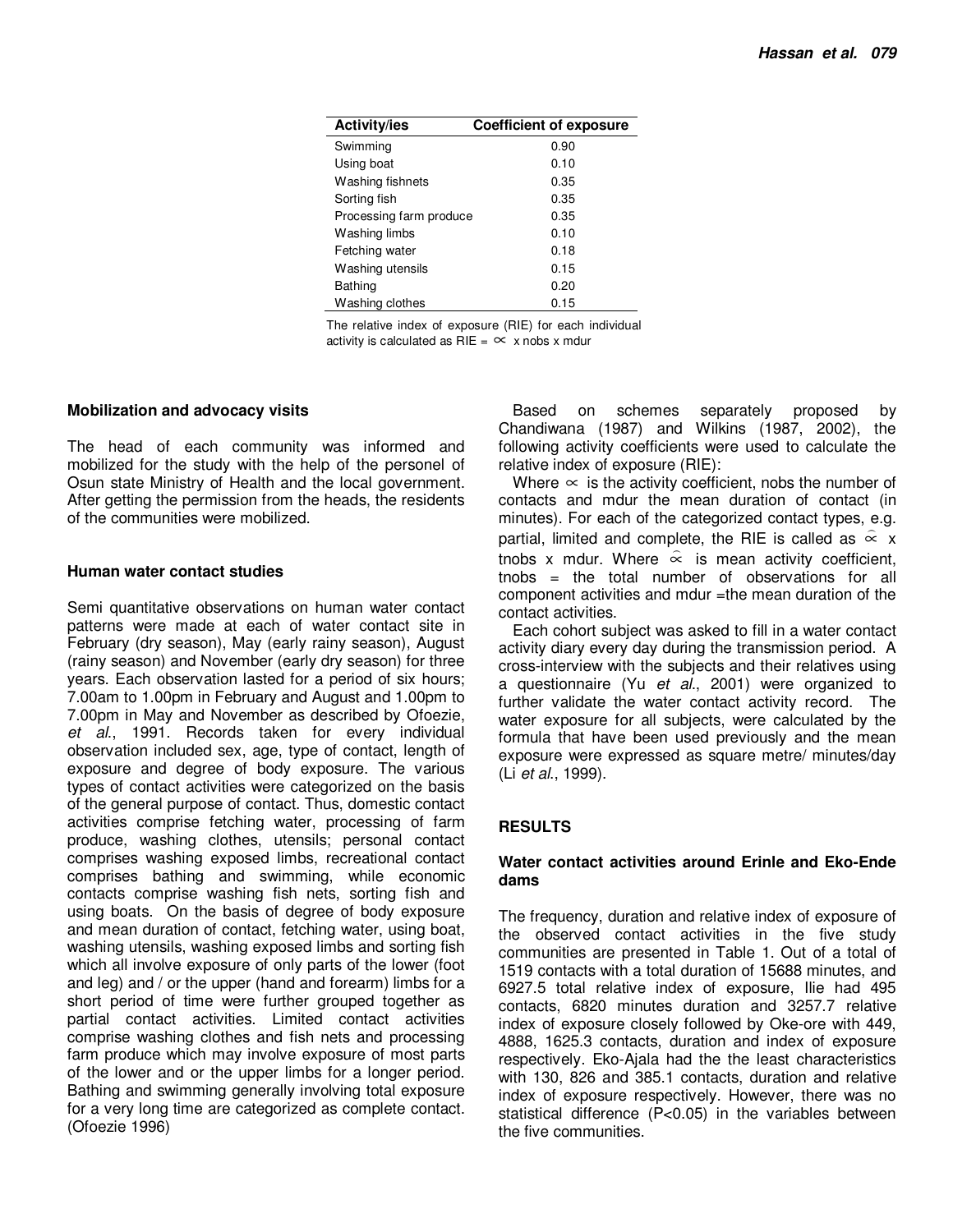| Community | <b>Total contacts</b> | <b>Total Duration (minutes)</b> | Relative index of exposure |  |  |
|-----------|-----------------------|---------------------------------|----------------------------|--|--|
| Ilie      | 495                   | 6820                            | 3257.7                     |  |  |
| Eko-Ende  | 244                   | 1797                            | 3257.7                     |  |  |
| Oke-Ore   | 449                   | 4888                            | 1625.3                     |  |  |
| Oba       | 201                   | 1357                            | 876.4                      |  |  |
| Eko-Ajala | 130                   | 826                             | 385.1                      |  |  |
| Total     | 1519                  | 15688                           | 6927.5                     |  |  |

**Table 1.** Water contact characteristics observed in five communities around Erinle and Eko-Ende Dams

Total contacts  $X^2 = 295.5$ , df= 45, p< 0.05; Total duration  $X^2 = 14.7$ , p < 0.05; RIE  $X^2 = 18.1$ , p <0.05.

**Table 2.** Water contact characteristics observed in the study sites according to the Dams

| Dams     | <b>Total contacts</b> | Total duration (minutes) | Relative index of exposure |  |
|----------|-----------------------|--------------------------|----------------------------|--|
| Erinle   | 1145                  | 13065                    | 5318.4                     |  |
| Eko-Ende | 374                   | 2623                     | 1609.1                     |  |
| Total    | 1519                  | 15688                    | 6927.5                     |  |

The pooled data revealed that Erinle dam had higher water contact activities than Eko-Ende. Erinle dam recorded 1145, 1306.5 and 5318.4 total contacts, durations and relative index of exposure respectively while Eko-Ende had 374, 2623 and 1609.1 water contact, total duration and relative index of exposure respectively (Table 2).

#### **Types of water contact activities**

Studies on the degree of exposures by the people revealed that 661, 305 and 553 were partial, limited and complete contact exposures for 4009 (25.6%). 6025 (38.4%) and 5654 (36.0%) minutes, respectively. However, partial exposure had highest number of contacts while limited exposure had highest duration in the group. Complete exposure had the overall relative index of exposure of 3874.4 accounting for 55.9% of total value in the group of observation.

The total durations of observed personal, domestic, recreational and economic water contacts were 289, 5428, 5487 and 4482 minutes, respectively. The main purpose of contact to the dams is for economic reasons with total contact of 565 closely followed by recreational with a value of 532 and personal reason had the least contact of 48. The total index of exposure of 0.5%, 17.9%, 56.8% and 24.8% was obtained for personal, domestic, recreational and economic respectively (Table 3). Swimming was the most prominent water contact activity, accounting for 48.2% of the total index. The index was also relatively high for washing clothes, sorting fish, washing fishnets and bathing with 911.1(13.2%),872

(12.6%), 690.0 (9.9%), and 591.8 (8.5%) in descending order.

#### **Water contact patterns by age and sex**

The age-related pattern of water contact behavior at the five communities around Erinle and Eko-Ende Dams is shown in Table 4. The people within age group of 10-39 years had the highest water contact while age groups of 10-14 and 30-39 had the highest activities. Due to high contact of long duration, a very pronounced peak in the relative index of exposure was recorded in the 10-14 years age group, where there was a high level of recreational water contact (300)

Although both males and females of most age groups participated in all types of water contact activities, some activities exhibited a clear sex-related pattern. Female fetched water, bathed, and washed utensils, clothes and fishnets more often than males, while males swam, used boats and sorted fish more often than females. Though, males had a higher frequency of water contact than females, the total duration of water contact was significantly higher in females (P<0.05) (9412 minutes) than male duration of water contact (6276 minutes) (Table 5). The relative index of exposure of females also significantly higher than the males (p< 0.05, (Table 6)

#### **Daily variations in patterns of water contact**

The daily variation (07.00 to 19.00 hours), in number and relative index of exposure is shown in Table 6. The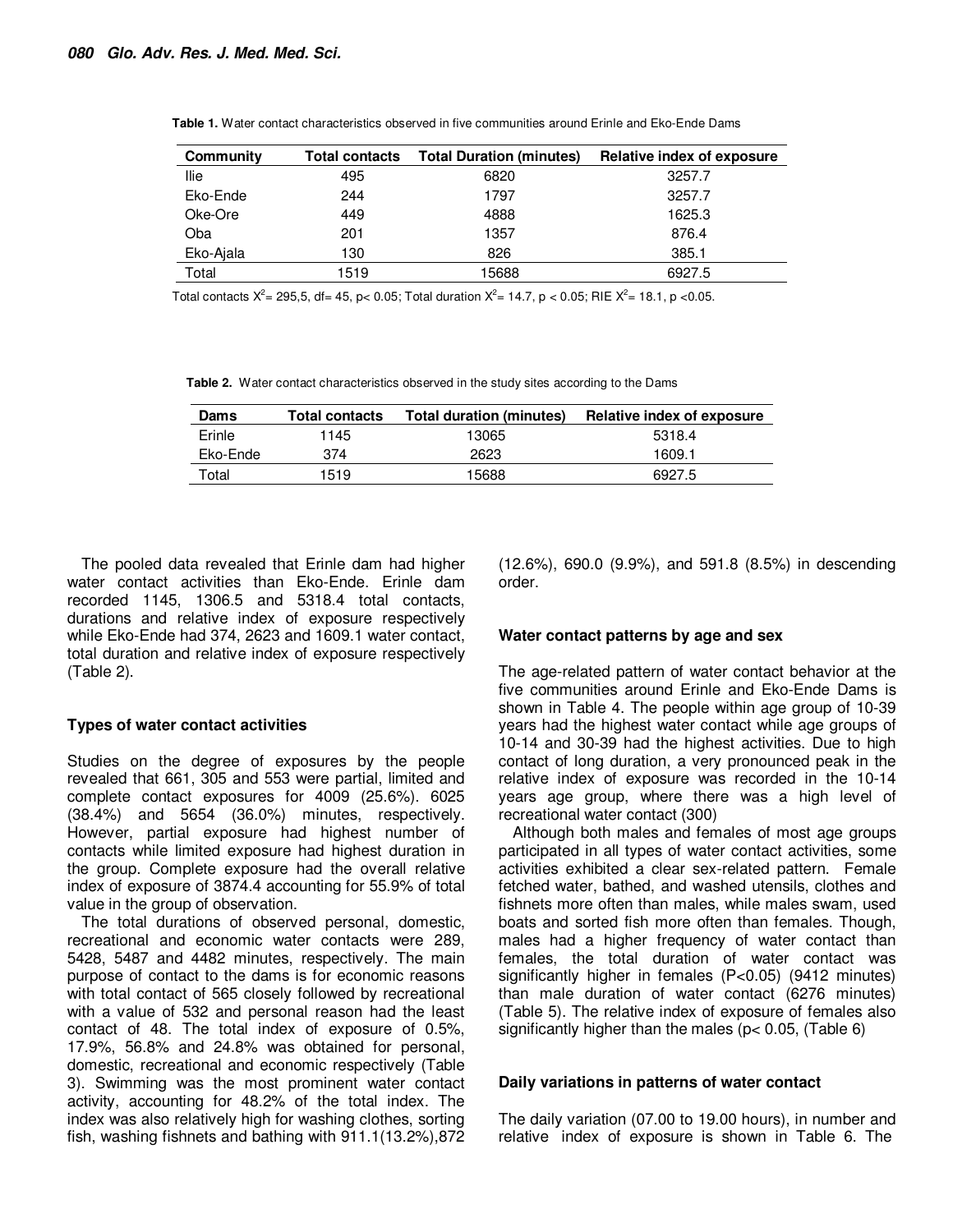| <b>Primary</b>            | <b>Total</b> | <b>Duration (minutes)</b> | <b>Relative index</b> |       |             |  |
|---------------------------|--------------|---------------------------|-----------------------|-------|-------------|--|
| <b>Activity</b>           | contacts     | <b>Minimum</b>            | <b>Maximum</b>        | Total | of exposure |  |
| Fetching water            | 185          | $\overline{c}$            | 22                    | 651   | 235.6       |  |
| Washing utensils          | 118          | 4                         | 30                    | 322   | 35.0        |  |
| Washing limbs             | 61           | 1                         | 9                     | 318   | 29.0        |  |
| Washing clothes           | 220          | $\overline{c}$            | 180                   | 4175  | 911.1       |  |
| Bathing                   | 279          | $\overline{2}$            | 25                    | 1572  | 591.8       |  |
| Swimming                  | 211          | 3                         | 180                   | 3894  | 3341.7      |  |
| Paddling boat             | 153          | 1                         | 50                    | 713   | 87.5        |  |
| Sorting fish              | 169          | $\overline{c}$            | 44                    | 2210  | 872.0       |  |
| Washing fish nets         | 93           | $\overline{c}$            | 30                    | 1491  | 690.0       |  |
| Processing farm produce   | 30           | 10                        | 33                    | 342   | 133.8       |  |
| Total                     | 1519         |                           |                       | 15688 | 6927.5      |  |
| <b>Purpose of contact</b> |              |                           |                       |       |             |  |
| Personal                  | 48           | 1                         | 10                    | 189   | 24.1        |  |
| Domestic                  | 374          | $\overline{c}$            | 172                   | 5428  | 1451.2      |  |
| Recreational              | 532          |                           | 197                   | 5587  | 3910.9      |  |
| Economic                  | 565          | $\overline{2}$            | 62                    | 4482  | 1540.3      |  |
| Total                     | 1519         |                           |                       | 15688 | 6927.5      |  |
| Degree of exposure        |              |                           |                       |       |             |  |
| Partial                   | 661          | $\overline{c}$            | 46                    | 4063  | 921.9       |  |
| Limited                   | 305          | $\overline{c}$            | 186                   | 6037  | 2131.2      |  |
| Complete                  | 553          | $\overline{c}$            | 198                   | 5588  | 3874.4      |  |
| Total                     | 1519         |                           |                       | 15688 | 6927.5      |  |

**Table 3.** The relative importance of different types of water contact activities in five communities around Erinle and Eko-Ende Dams

 $p = 0.000 (P < 0.05)$ 

**Table 5.** Age and sex related patterns of human water contact at five communities around Erinle and Eko-Ende Dams (February 2008-November 2011)

| Total duration (minutes) |             |        |       |      |        |       |       |        |        |
|--------------------------|-------------|--------|-------|------|--------|-------|-------|--------|--------|
| Age group                | <b>Male</b> | Female | Total | Male | Female | Total | Male  | Female | Total  |
| $5-9$                    | 71          | 74     | 145   | 472  | 678    | 1150  | 564.1 | 584.1  | 1148.2 |
| $10 - 14$                | 58          | 142    | 300   | 1881 | 3038   | 4919  | 990.7 | 1598.6 | 2589.3 |
| $15 - 19$                | 118         | 124    | 242   | 810  | 1140   | 1950  | 425.0 | 475.0  | 900.0  |
| $20 - 29$                | 163         | 122    | 285   | 1003 | 1486   | 2489  | 398.2 | 388.2  | 786.4  |
| $30 - 39$                | 168         | 129    | 299   | 1068 | 1718   | 2786  | 409.1 | 431    | 840.1  |
| $40 - 49$                | 64          | 70     | 134   | 535  | 942    | 1477  | 164.3 | 187.2  | 351.5  |
| 50-59                    | 32          | 29     | 61    | 415  | 240    | 655   | 118.4 | 115.1  | 233.5  |
| $60+$                    |             | 9      | 16    | 30   | 49     | 79    | 4.9   | 10.4   | 15.3   |

 $X^2 = 30.6$ , p = 0.000; df = 8,

peaks were recorded during mid-morning (09.00-10.00 hours), late morning (11.00 – 12.00 hours), mid-afternoon (14.00-15.00 hours), and the evening (17.00-18.00 hours). These peaks, however, were not community specific, primarily taking place at all water contact sites in the communities. The 14.00-15.00 hours peak built up shortly after schools closed for the day when children arrived to swim, play and, in many instances, to fetch water. However, the contribution by each peak period differed markedly, as 21.1%, 14.1%, 12.2% and 14.9% of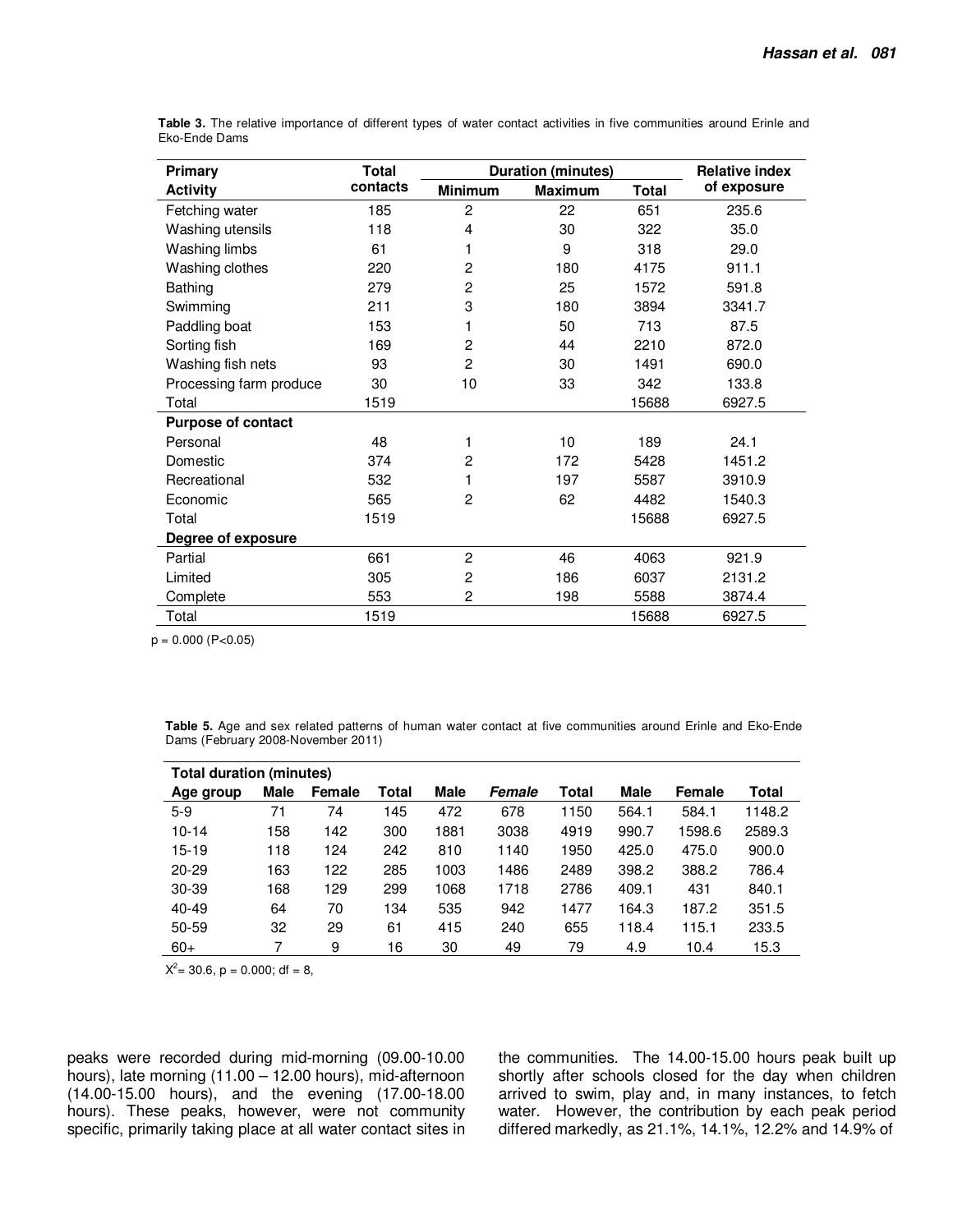| Times of day | <b>Total contacts</b> | <b>Total duration (minutes)</b> | Relative index of exposure |
|--------------|-----------------------|---------------------------------|----------------------------|
| $07-08$      | 3                     | 5                               | 0.6                        |
| 08-09        | 46                    | 413                             | 117.0                      |
| $09-10$      | 320                   | 3678                            | 1335.6                     |
| $10 - 11$    | 140                   | 1161                            | 363.7                      |
| $11 - 12$    | 214                   | 2189                            | 1076.6                     |
| $12 - 13$    | 18                    | 147                             | 49.3                       |
| $13 - 14$    | 97                    | 1511                            | 881.0                      |
| $14 - 15$    | 185                   | 3441                            | 1891.7                     |
| $15 - 16$    | 105                   | 1070                            | 503.1                      |
| $16 - 17$    | 96                    | 817                             | 331.7                      |
| $17 - 18$    | 226                   | 924                             | 257.4                      |
| $18 - 19$    | 69                    | 332                             | 119.8                      |
| Total        | 1519                  | 15688                           | 6927.5                     |

**Table 6.** Daily variation in the pattern of human water contact and in relative index of exposure

Total contacts  $X^2 = 99.0$ , df = 1518, p < 0.05; Total duration  $X^2 = 190.0$ , p < 0.05;

RIE  $X^2 = 284.1$ , p < 0.05.

the total number of contacts, 23.4%, 13.9%, 21.9% and 6.0% of the total duration of contact, and 19.3%, 15.5%, 27.3% and 3.7% of the total index of exposure were accounted for by the 09.00-10.00, 11.00-12.00, 14.00- 15.00 and 17.00-18.00 hours peaks, respectively (Table 6). Thus, while the highest overall frequency and duration of contacts occurred during the mid-morning peak, the highest overall relative index of exposure occurred during the mid-afternoon peak with 3441 (21.9%).

#### **Seasonal variations in patterns of water contact.**

A well defined seasonal pattern of water contact was also found. Thus, frequency and duration of contacts and the relative index of exposure increased gradually from the rainy season (July-September) through the early dry season (October-December) to peak in the hot dry season (January-March). Water contact was generally more intensive during 2009 than during 2010. In addition, different categories of water contact activities exhibited different seasonal patterns. Thus, while peaks in both recreational and domestic water contacts occurred during the dry season in both 2009 and 2010, economic activities had the highest frequency during the early rainy season.

#### **DISCUSSION**

There was high contact with the dams by residents of the study communities due to different activities. The contact was known to be seasonal most importantly during the dry season and the beginning of rainy season. It was

observed that economic water contact was the most important type of water contact significantly associated with schistosomiasis in the communities. This is closely followed by leisure activities, domestic water contact and other conducts associated with fishing in the all the communities. A similar observation was made by Oladejo and Ofoezie in (2006) in Oba-Ile. There is also intensive relative index of exposure in Erinle Dam compare to Eko-Ende Dam which is positively correlated with higher degree of infection in communities adjoining Erinle. Other researchers Firmo et al., (1996) found similar results with a cross-sectional study in a suburban area of Belo Horizonte, a large industrial city in Brazil. However, this is not the most common pattern that other studies have found in small villages and rural areas (Tiglao and Camacho, 1983). The frequency of contact was related to the risk of the infection, but distance between the individual's home and the water contact site did not seem to play an important role. This can be easily explained by the large volume of water 94 Million Cubic Metre (MCM) and 5.5 MCM that offer opportunities for water contact from the two Dams (Erinle and Eko-Ende Dam respectively). Other studies have reached differing conclusions concerning frequency and distance (Fulford et al., 1996; Akogun and Akogun, 1996; Kloos et al., 1997). A well defined seasonal pattern of water contact was also found. Thus, frequency and duration of contacts and the relative index of exposure increased gradually from the rainy season (July-September) through the early dry season (October-December) to peak in the hot dry season (January-March).

Water contact was generally more intensive during 2009 than during 2010. In addition, different categories of water contact activities exhibited different seasonal patterns. Thus, while peaks in both recreational and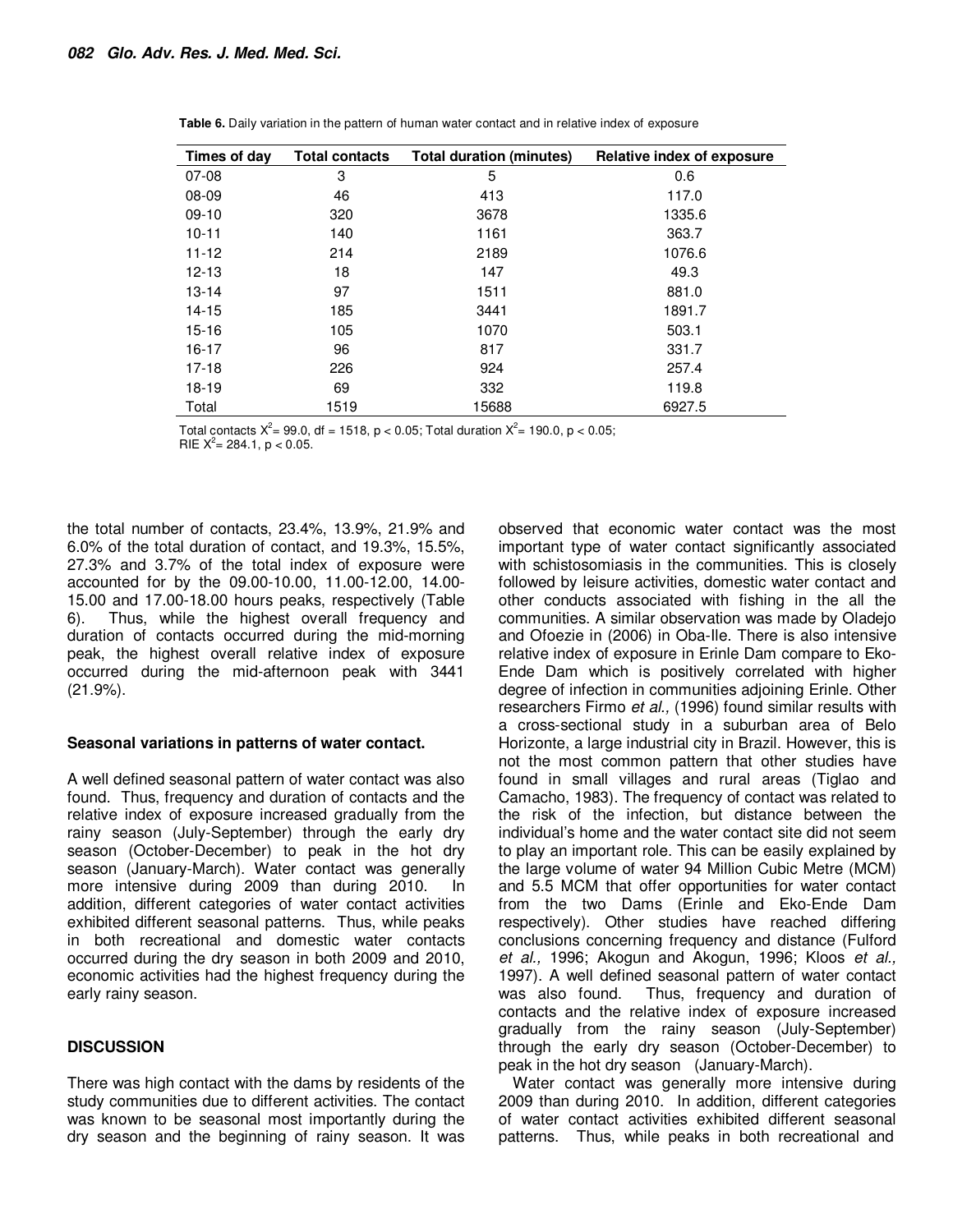domestic water contacts occurred during the dry season in both 2009 and 2010, economic activities had the highest frequency during the early rainy season. All these observations were in agreement with other workers (Ofoezie, 1996; Oladejo and Ofoezie, 2006). Though, the prevalence of the infection has not been known to be seasonal, the transmission is suspected to be intense during the dry season and the beginning of rainy season since the water contact has been known to be correlated to the schistosomiasis transmission.

In conclusion, our observations from this study showed high water contact of the residents with the dams and this predisposes them to continuous infection with schistosomiasis. The results provide useful information, for the planning of local interventions however it should be supplemented by broader research. The residents around the two dams should be enlightened on the mode of transmission of urinary schistosomiasis and public health implications of poor sanitary behaviour.

#### **REFERENCE**

- Adediji A, Ajibade LT (2008). The change detection of major dams in Osun State, Nigeria using remote sensing (RS) and GIS techniques. J. Geog. and Regional Planning 1(6): 110-115.
- Adewumi CO, Gebremedihin G, Beeker W, Olorunmola PO, Dorfer G, Adewumi TA (1993). Schistosomiasis and Intestinal Parasites in rural villages in South West Nigeria: an indication for expanded programme in Nigeria. Trop. Med. Parasitol **45** (6): 177-180.
- Adewunmi CO, Furu P, Christensen NO, Marquis BB, Fagbola M ( 1990). Endemicity and seasonality of transmission of human schistosomiasis in Ile-Ife, south western, Nigeria. J. Trop. Med. and Parasitol. 41: 443–444.
- Akinwale OP, Ajayi MB, Akande DO, Adeleke MA, Gyang PV, Adeneye AK, Dike AA (2009). Prevalence of Schistosoma haematobium infection in a Neglected Community, South Western Nigeria. Int. J. Health Res., **2**(2):149-155.
- Akinwale OP, Kane RA, Rollinson JR, Stothard JR, Ajayi MB, Akande DO, Ogungbemi MO, Duker C, Gyang PV, Adeleke MA (2010b). Molecular approaches to the identification of Bulinus species in south-west Nigeria and observations on natural snail intections with schitosomes. J. Helminthol. Cambridge University Press 2010 doi:10.1017/S0022149X10000568
- Akogun OB, Akogun MK (1996). Human behaviour, water usage and schistosomiasis transmission in a small settlement near Yola, Nigeria. Ann. Trop. Med. Parasitol. 90(3):303–311.
- Amoo AOJ, Hassan AO (2005). A survey of Prevalence of Urinary schistosomiasis **Among Pupil in Osogbo Osun State.** J. Urinogenital. Med. **5**(1):4-7
- Baric L Ed (1972). Behavioural sciences in health and disease. Geneva: Int. J. Health Educ.
- Chandiwana SK (1987). community water contact patterns and the transmission of Schistosoma haematobium in the highveld region of Zimbabwe, Social Science and Med. Oxford, 25: 495- 505.
- Firmo JO, Lima Costa MF, Guerra HL, Rocha RS (1996). Urban schistosomiasis: morbidity, sociodemographic characteristics and water contact patterns predictive of infection. Int. J. Epidemiol. 25(**6**):1292–1300.
- Fulford AJ, Ouma JH, Kariuki HC, Thiongo FW, Klumpp R, Kloos H, Schuh D, Geister R, Guggenmoos-Holzmann I (1996). Water contact observations in Kenyan communities endemic for schistosomiasis: methodology and patterns of behaviour. Parasitol. 113(**3**):223–241.
- Hamburger J, He N, Abbasi I, Ramzy RM, Jourdane J, Ruppel A (2001). Polymerase chain reaction assay based on a highly repeated sequence of Schistosoma haematobium: a potential tool for monitoring schistosome-infested water. Am. J. Trop. Med. and

Hyg. **65**: 907–911.

- Hamburger J, Weil M, Turetzky T, Turetski IK, Deresiewicz R (1989). Identification of snails infected with schistosomes by ELISA employing monoclonal antibodies: Schistosoma mansoni in laboratory snails (Biomphalaria glabrata) and in field snails (Biomphalaria pfeifferi) from Kenya. Ame. J. Trop. Med. Hyg. **40**: 613–619.
- Heggenhougen HK, Shore L (1986). Cultural components of behavioural epidemiology: implications for primary health care. Soc. Sci. Med. **22**(11):1235–1245.
- Helmut K, Andréa G, Paul Van Z (1998). Microgeographical Patterns of Schistosomiasis and Water Contact Behavior; Examples from Africa and Brazil.Mem Inst Oswaldo Cruz, Rio de Janeiro, Vol. 93, Suppl. **I**: 37-50.
- Iloeje N (1978). Regional Geography of Nigeria. 2<sup>nd</sup> Edition University Press Oxford
- Jordan P, Webbe G (1993). Epidemiology, In: Jordan, P., Webbe, G. and Sturrock, R.F. (ed) Human schistosomiasis, Wallingford, CAB Int., pp. 159-193.
- Khairy AEM, Farag H (1995). Schistosomiasis reinfection and community compliance in a primary health care participatory research project in Menoufia, Egypt. Eastern Mediterranean health J. 1(**2**):215-222.
- Kloos H, Lemma A (1980). The epidemiology of Schistosoma mansoni in Tensae Berhan, Ethiopia. II. Human water contact patterns. Ethiopian med. J. **18**:91-98.
- Kloos H, Fulford AJ, Butterworth AE, Sturrock RF, Ouma JH, Kariuki HC, Kuntz RE, Tulloch GS, Huang T, Davidson DL (1997). Spatial patterns of human water contact and Schistosoma mansoni transmission and infection in four rural areas in Machakos District, Kenya. Soc. Sci. Med. 44(**7**):949–968.
- Kloos H (1995). Human behavior, health education and schistosomiasis control: A review. Social Sci. and Med. 40 (11) (6): 1497-511.
- Li YS, Sleigh AC, Ross AGP, Li Y, Willams GM, Forsyth SJ, Tanner M, McManus DP (1999). A 2-year prospective study in China provides epidemiological evidence for human resistance to reinfection with Schistosoma japonicum. Ann. Trop. Med. Parasitol. 93:629-642.
- Ofoezie IE (2002). Human health and sustainable water resources development in Nigeria: schistosomiasis in artificial lakes. Nat. Res. Forum. **26**: 150–160.
- Ofoezie IE, Imevbore AMA, Balogun MO, Ogunkoya OO, Asaolu SO (1991). A study of an out break of schistosomiasis in two resettlement villages near Abeokuta, Ogun state, Nigeria. J. Helminthol. London, **65**:95-105.
- Ofoezie IE, Bolton P, Imevbore AMA,Christensen NO ( 1996). Schistosomiasis and other helminth infections in irrigation schemes in Sokoto, Katsina and Kebbi States of Nigeria. The Niger. J.Parasitol. **17**: 31 –37.
- Oladejo SO, Ofoezie IE (2006): Unabated schistosomiasis transmission in Erinle river dam, Osun State, Nigeria: evidence of neglect of environmental effects of

Projects. Trop. Med. Int. Health. **11** (6):845-850.

- Piekarski G (1989). In "Medical Parasitology". Springer Verlag Berling Berlin Heidelberg Pp. 168-199.
- Tiglao TV, Camacho AC (1983). Water contact behaviour among humans in Leyte, Philippines. Southeast Asian J. Trop. Med. Public Health **14**(1):18–24.
- Watts S, Klallaayoune K, Bensefia R, Laamrani H, Gryseels B (1998). The study of human behaviour and schistosomiasis transmission in an irrigated area in Morocco. Soc. Sci. Med.; **46**(6):755–765.
- WHO (1985a). Global Distribution of Schistosomiasis: GEGET/WHO Atlas. World Health Statist. Quart. **37**: 186-199.
- WHO (1985b). The Control of Schistosomiasis. Report of a WHO Expert Committee. Who Technical Rep. Series 728: Geneva.
- Wilkins HA (1987). Epidemiology of schistosome infections in man. In Rollinson D and Simpson A J G (eds) The Biology of Schistosomes. From Genes to Latrines. London: Academic Press, 379-397.
- Wilkins HA, Goll P, Marshal TF, Moore P (2002). The significance of proteinuria and haematuria on schistosoma haematobium infection. Trans R Six Trop. Med. Hyg. **73** (1): 7180.
- Woolhouse ME (1996). Mathematical models of transmission dynamics and control of schistosomiasis. Am. J. Trop. Med. Hyg.